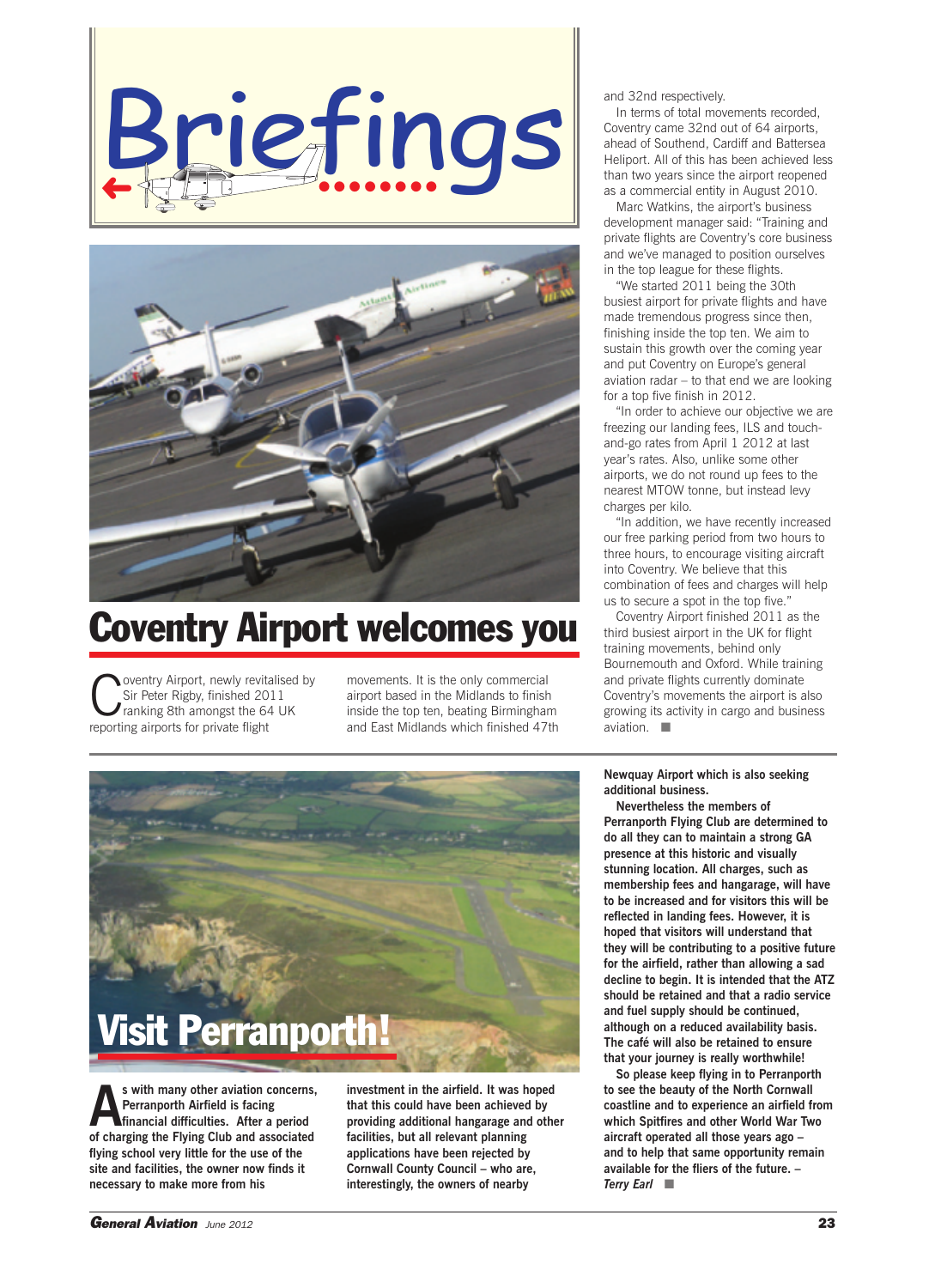## **If it sounds too good to be true...**

ast April we carried a story warning<br>a growing online fraud involving<br>aircraft sales. The situation seems to<br>be getting worse. One AOPA member had ast April we carried a story warning of a growing online fraud involving aircraft sales. The situation seems to two calls within a few days last month asking whether his helicopter is for sale. The price quoted on the web advert seemed just too good to be true… and it is. The advert is fraudulent, created

using data from G-INFO or lifted from genuine adverts and padded out with spurious fiction.

The fraud involves mainly helicopters, but fixed-wing aircraft are also being caught up. Usually the aircraft involved is genuinely for sale with a reputable broker, and the online advert is effectively hijacked by the fraudsters who simply lower the price to an eye-catching degree.

Believed to be originating from Nigeria, this fraud is a

sophisticated, multi-level operation which has succeeded in parting some fairly shrewd people from their money. Some buyers have lost five-figure sums. Buyers are warned that however plausible the seller, however legitimate-seeming the sale, however 'refundable' the deposit, and that unless you have researched the seller, you know they are reputable and that you are actually dealing with them, money should only ever be paid into escrow, with a reputable agency chosen by yourself.

Our member recently had a call from France, from a potential buyer who had seen his helicopter listed on http://www.aviatorsale.com/. "The advert contains just a little fact and a lot of fiction," the member says. "The next call was from a buyer in England who had seen an advert on a site that was new to me, www.buyplanesforsale.com. This last advert listed the location of the helicopter as London City, which is a bit of a giveaway as helicopters cannot land there."

The helicopter is in fact genuinely for sale with a legitimate broker, FlyQ, and most of the data has simply been lifted from there by the fraudsters. But other fraudulent adverts have been created from scratch using G-INFO data and photographs.

The helicopter is for sale at £270,000,

but one fraudulent advert listed it as \$240,000 and another at \$235,000. "The fact that both potential buyers looked up my telephone number shows that they were wary," the owner says. "If it sounds too good to be true, etc..."

The hook is this excessively low offer price – one Bell



407 was priced at \$1 million below its market value – and often, an 0702, 0703 or 0704 phone number, which are a fraudsters dream; known as 'platform numbers', they look like mobile numbers but charge premium rates and connect to the owner's mobile, which is usually outside the UK. The ultimate beneficiary is virtually untraceable.

Similar frauds have been endemic to the car sales industry, particularly online, but have become a problem in aircraft sales in the last two years. Mark Souster, Managing Director of Patriot Aviation, knows of several people who have been caught out. "We had a buyer turning up with his engineer to survey an aircraft which was not for sale, but for which he had paid a 15 percent deposit," he says.

Would-be buyers are led on in a number of ways. One was told by the fraudulent seller that there was a lot of interest in the helicopter, but that he would take it off the market if he received a deposit which would be fully refundable. The buyer could then have the machine surveyed, and if he didn't want to buy, he could have his money back. The fraudsters often prepare the ground well, hold all the technical specifications of the aircraft, and know the market. They create all manner of authentic-looking but

forged documents. Where escrow arrangements have been made, the supposed escrow agency is part of the scam.

Most of the websites will take fraudulent adverts down as soon as they are alerted to them, but some fail to respond to alerts. The fraud may look pretty basic, but some otherwise sensible people have been relieved of their cash. Caveat emptor. ■

## **Last hurrah for charity**

**The de Havilland Moth Club charity flying day scheduled for Old Warden aerodrome on 9th and 10th June and will be last such activity.**

**Due to a change in the status of many de Havilland aeroplanes, which will transit from Certificates of Airworthiness to Permits to Fly over the next three years, the Moth Club has decided to stop after the 2012 fundraising exercise. The CAA Permission precludes the use of permit aircraft for charity work.**

**The first Charity Air Day was held at Hatfield aerodrome in 1990 as a substitute for the famous Open Days which were cancelled by British Aerospace in times of financial restraint. Under the terms of a Special Permission granted by the CAA, the de Havilland Moth Club flew scores of members of the public who made a donation to a nominated charity.**

**The event was such a success that it continued on an annual basis until the closure of Hatfield, when it moved to Old Warden courtesy of the Shuttleworth Trust. For the last five years charity flying was operated at RAF Halton where a major air display became traditional following the overhead passage of the Queen's Birthday flypast routing out of London.**

**Since 1990 about £150,000 has been raised for good causes and under the terms of the Teague Challenge, Club members have funded flights for hundreds of young people drawn from local schools who competed in competitions set by their teachers.**

**Aircraft types which are already booked for the 2012 Charity Flying Weekend are the Tiger Moth, Fox Moth, DH-84 Dragon, Leopard Moth, Hornet Moth, Chipmunk and Miles Messenger. Flights of approximately 20 minutes duration cost £95. For details contact the Moth Club at Staggers, 23 Hall Park Hill, Berkhamsted, Hertfordshire HP4 2NH or look at the website dhmoth@dhmothclub.co.uk**